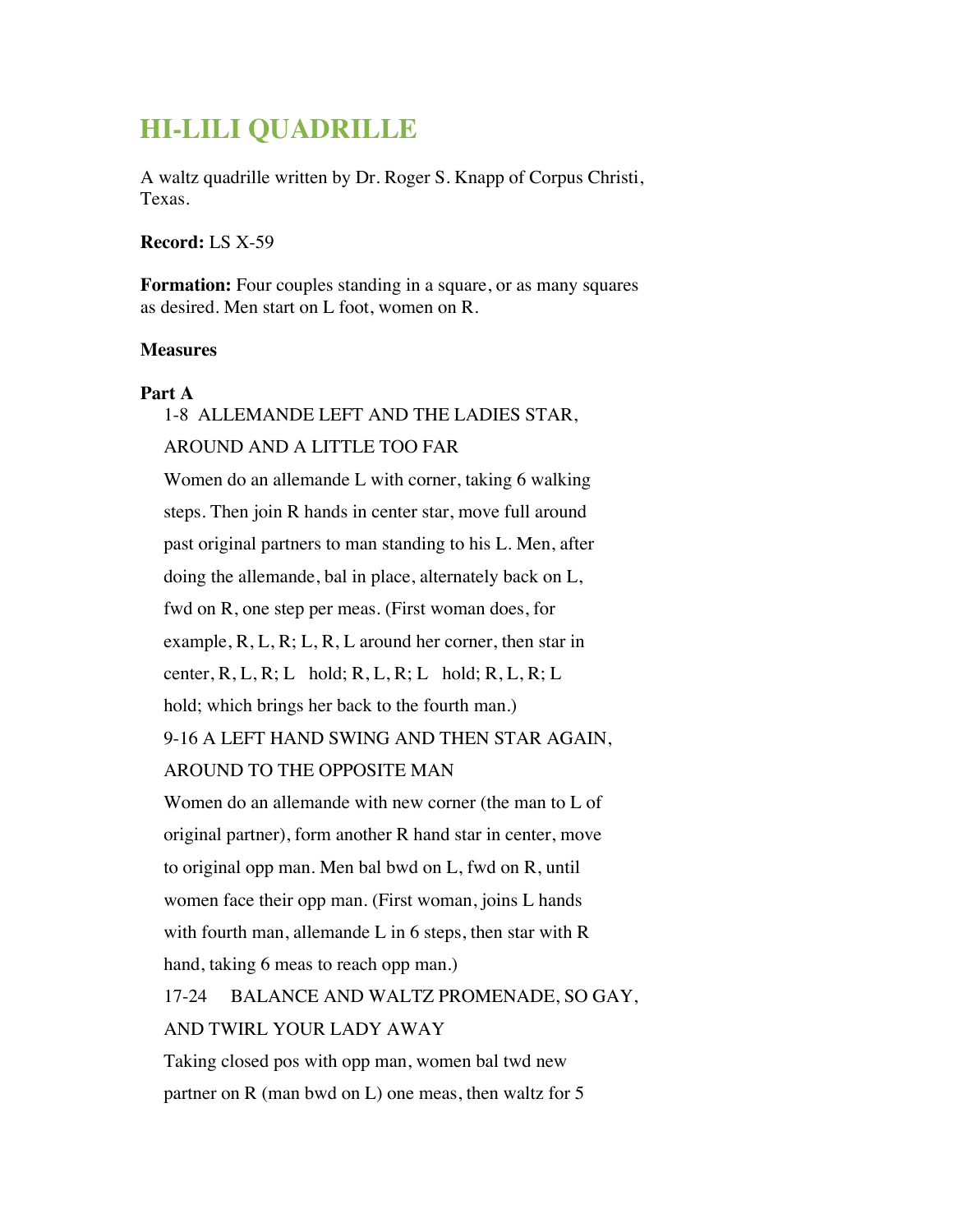meas, half round square CCW, on last two meas, man raises L and her R hands, woman does RF turn under and on last meas, turns to place outside man. Man ends back to COH. 25-32 TOGETHER AND AWAY AND YOU TWIRL HER IN, TOGETHER AND AWAY AND YOU TWIRL AGAIN Bal tog and away, on first 2 meas, then man raising his L and her R, trade places (she walks under) and finish on fourth meas. Rock tog and away (2 meas), man raising his L and her R, trade places again, man ending with back to COH. 33-40 BALANCE AND WALTZ PROMENADE, YOU KNOW, HI-LILI, HI-LILI, HI-LO

Men bal bwd on L to COH (1 meas), waltz maneuver (1 meas), and 6 meas of RF turning waltz to end at home pos facing center.

#### **Part B**

## 1-8 ALLEMANDE LEFT AND THE GENTLEMEN STAR, AROUND BUT NOT TOO FAR

Men turn corner L (allemande, in 6 steps), then star R using three steps and hold  $(R, L, R, L$ -hold) for 6 meas. Women rock bwd and fwd while men star. End near same corner. 9-16 A LEFT HAND SWING AND THEN STAR AGAIN, YOU FIND YOUR OWN AND THEN

Men turn same corner L (allemande in 6 steps), then star R again but end this time facing original partner (in original opp pos).

17-24 BALANCE AND WALTZ PROMENADE, SO GAY, AND TWIRL YOUR LADY AWAY.

Men bal bwd twd COH on meas 17, waltz 7 more meas of RF turning waltz to end at orig home pos with orig partner.